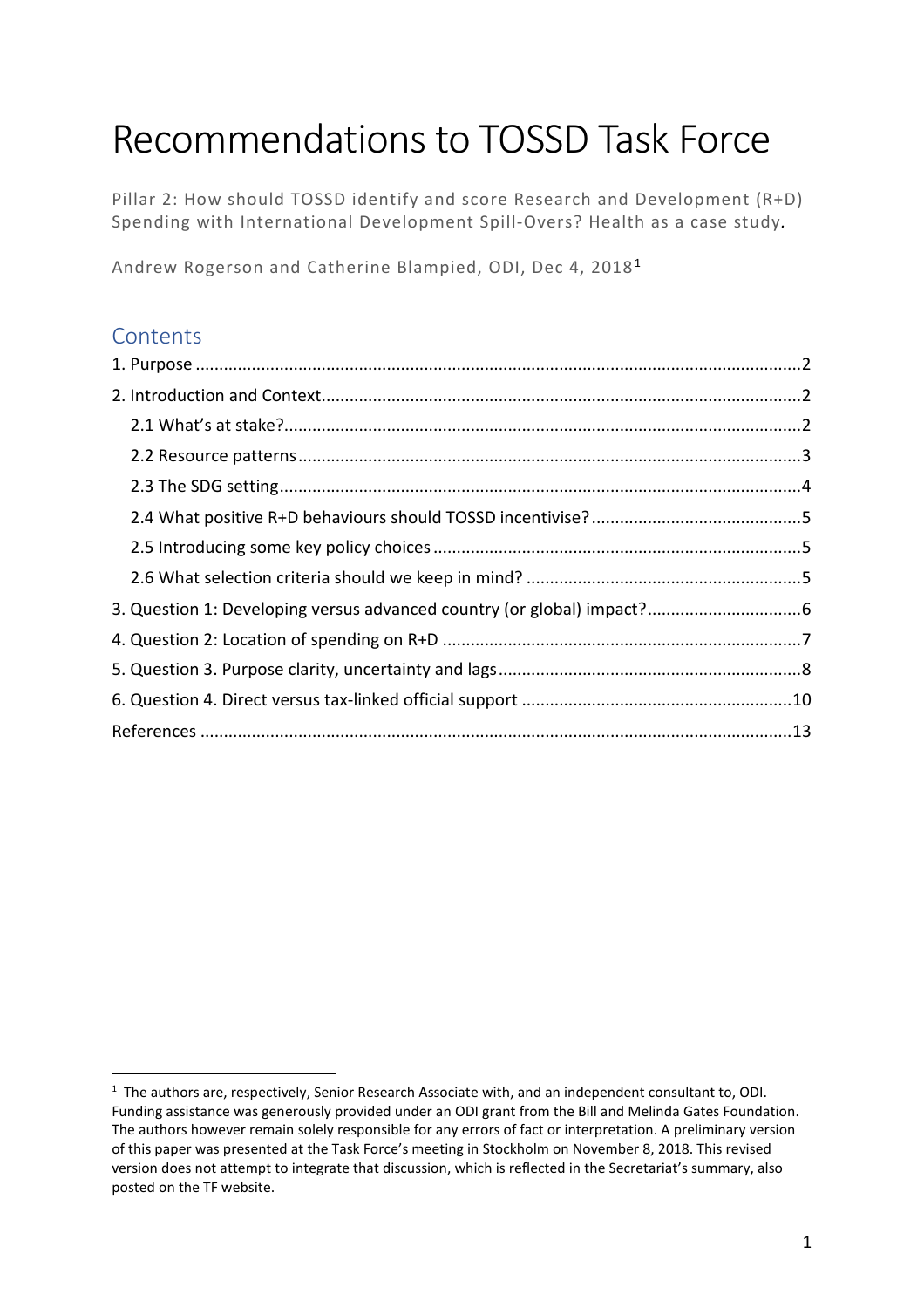## <span id="page-1-0"></span>1. Purpose

This submission to the TOSSD Task Force (TF) is aimed at clarifying some key conceptual issues which need to be tackled by the TF to bring clarity on what, where, when and how to count under this important subset of the overall bundle of Development Enablers, (Pillar 2 of TOSSD).

It focuses on the case of officially-supported **research and development** (R+D), particularly that subset of R+D mainly occurring within advanced, and some emerging, countries, but having major positive regional or global spill-over effects, i.e. loosely speaking global public good (GPG) spending. It uses **health-related** R+D as an exemplar, both because of its relative importance and complexity in its own right, and in the expectation that key selection decisions relevant to this sector will likely carry across to other areas of SDGrelevant technological innovation, such as agriculture and climate change- to which space does not allow us to do justice here.

# <span id="page-1-1"></span>2. Introduction and Context

#### <span id="page-1-2"></span>2.1 What's at stake?

There is a long tradition of official support for scientific and technological discovery and innovation. The latter often has the classic features of a public good, within a given country let alone internationally, meaning that its benefits can be enjoyed simultaneously by very many people and (with important caveats related to intellectual property rights) access to these benefits cannot easily be excluded. Think, for example, of polio vaccines or antimalarial medication, or for that matter improved plant technologies.

For this very reason, there is often also a strong case for public intervention (such as subsidies, guarantees, or direct provision) against market failure, i.e. a situation where private businesses would otherwise, quite rationally, not commit a socially optimal level of resources to R+D. In the international development context, this may take the form of companies not committing to otherwise desirable and feasible R+D, if they believe the main country markets for the innovation cannot afford it at prices which generate adequate financial returns. The remedy might be some differential pricing scheme (if there are sufficient solvent markets to cross-subsidise insolvent ones), some level of official subsidy and/or offtake guarantees for low-income consumers, or a mixture of both.

The transformational power of R+D for the SDGs is very large, whether it takes the form of cumulative small improvements to and adaptation of existing technologies or-at the other end of the spectrum- 'moon shots', where substantial costs are sunk with a small probability of success-but huge potential social returns. TOSSD should try to encourage mutually supportive public and private action at both ends of the spectrum, and all along it.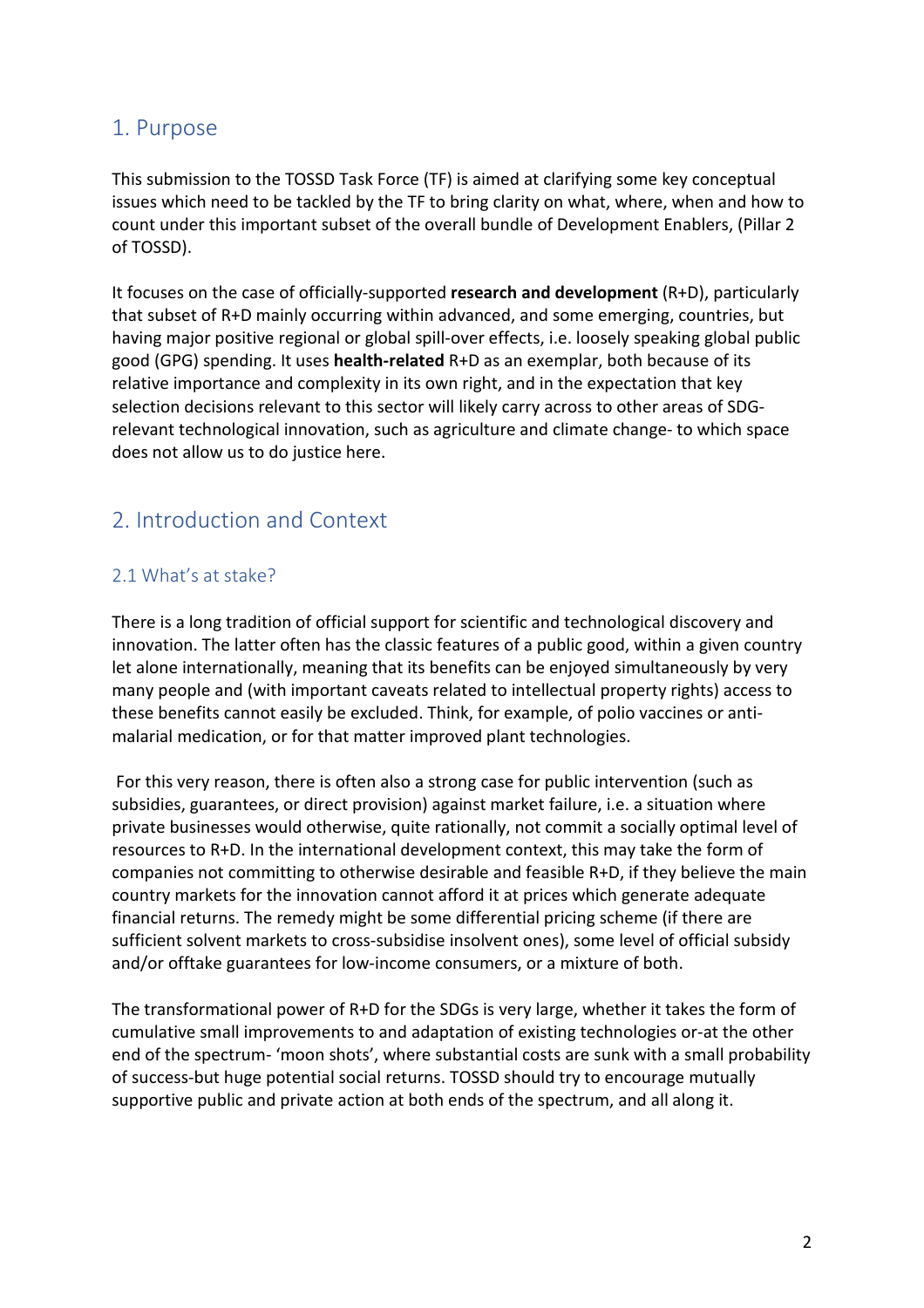#### <span id="page-2-0"></span>2.2 Resource patterns

R+D spending (of all kinds, ignoring the GPG filter for now) is huge, as is the share of R+D which is officially financed. As a share of GDP, OECD countries on average spend some 2.3% of GDP on domestic R+D (GERD basis, OECD main Science and Technology indicators), and China just under 2.1%. Counting only *government financed* domestic R+D, the OECD average is 0.64%, with Chinese official support estimated at 0.42% of GDP (OECD, op cit.).

Government annual budget allocations (GBARD ) for R+D with a health objective, which as we discuss later are only about half of a broader basket of official support including tax instruments, range from a high of over \$34 billion (PPP, average 2014-2016) for the US, with the UK at \$3.5 billion and eight other countries over \$1 billion on a comparable basis (China is not in in this dataset) (OECD R+D Statistics)

By a much narrower definition, specifically for R+D on "neglected diseases" impacting particularly on developing countries and meeting other stringent conditions, total public funding is still over \$2 billion a year (Table 1), with nearly three-quarters of it from the US alone, and a significant presence in the top 12 by India and Brazil. Such amounts are already far in excess of ODA recorded for "medical research" (CRS code 12182), totalling less than \$300 million for all provider countries and \$258 million from DAC countries, using the same 2014-2016 average. (Admittedly, this definition excludes spending enabled by core contributions to multilateral agencies, like the health global funds, that are major R+D funders, as well as R+D items contained within other purpose codes related to health.)

Depending considerably on the eligibility criteria TOSSD selects, as we discuss below, healthrelated R+D could easily enter into TOSSD Pillar 2 at an order of magnitude in the mid- to high single \$ billions. Also, its country provider distribution is quite skewed, with relatively few countries accounting for a large majority. It is also important to note the involvement of emerging economies, partly also given their substantial and fast growing pharmaceutical and biomedical industry capabilities.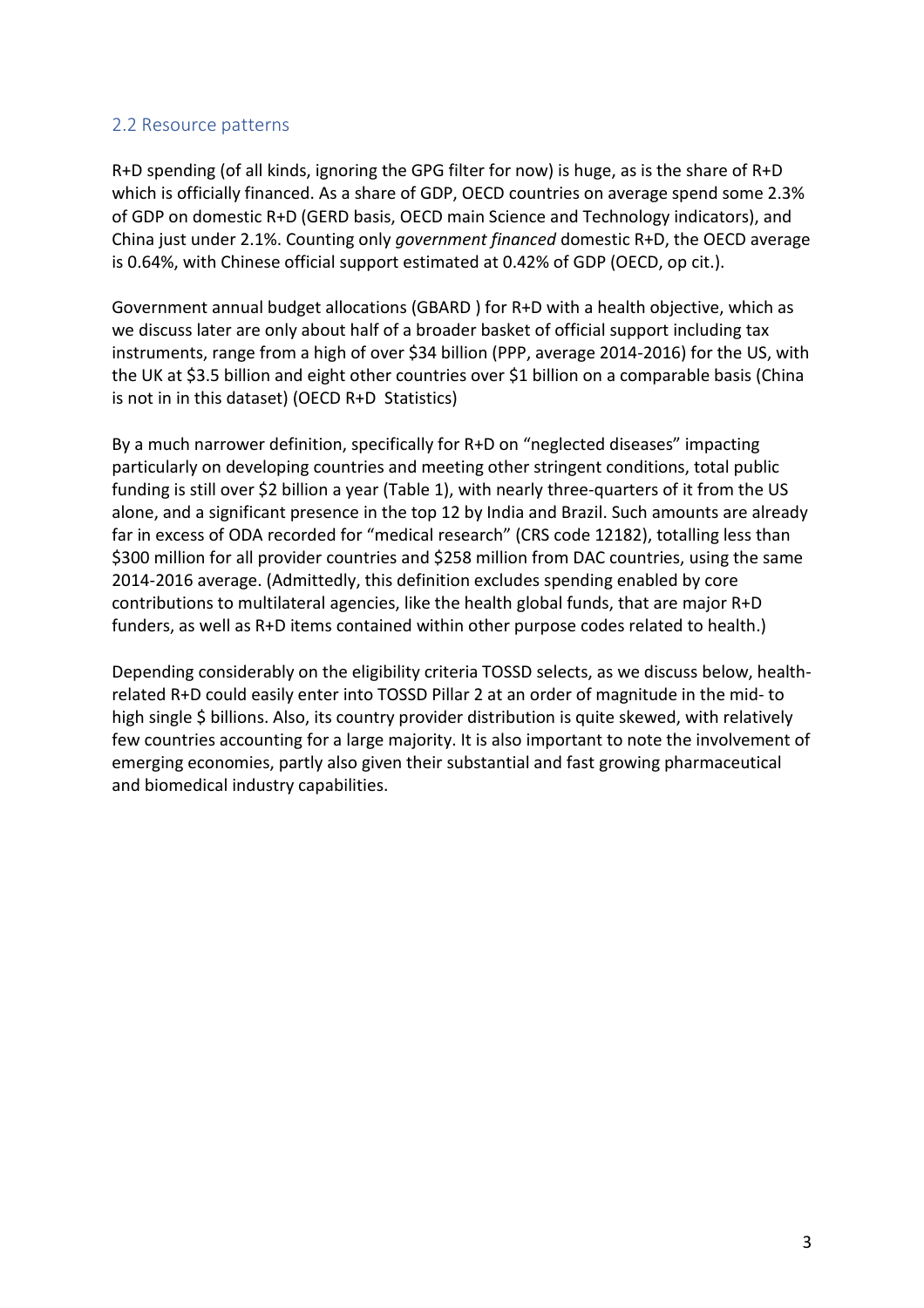|                                    | USS (millions) |       |       |       |       |       |       |       |       |       | 2016 % of total  |
|------------------------------------|----------------|-------|-------|-------|-------|-------|-------|-------|-------|-------|------------------|
| Country                            | 2007           | 2008  | 2009  | 2010  | 2011  | 2012  | 2013  | 2014  | 2015  | 2016  |                  |
| <b>United States of</b><br>America | 1,442          | 1,463 | 1,687 | 1,606 | 1,568 | 1,668 | 1,491 | 1,457 | 1,415 | 1,490 | 73               |
| United Kingdom                     | 88             | 90    | 126   | 138   | 112   | 79    | 107   | 112   | 92    | 101   | 5.0              |
| <b>EC</b>                          | 113            | 122   | 112   | 87    | 104   | 89    | 106   | 104   | 126   | 77    | 3.8              |
| India                              |                | 40    | 27    | 40    | 45    | 45    | 53    | 40    | 45    | 50    | 2.5              |
| France                             | 14             | 27    | 45    | 37    | 56    | 50    | 73    | 60    | 60    | 47    | 2.3              |
| Germany                            | 12             | 3.5   | 32    | 35    | 30    | 51    | 42    | 45    | 51    | 43    | 2.1              |
| Netherlands                        | 31             | 25    | 25    | 17    | 23    | 14    | 22    | 17    | 4.9   | 23    | 1.1 <sub>1</sub> |
| Australia                          | 20             | 28    | 25    | 28    | 35    | 44    | 23    | 34    | 20    | 22    | 1.1 <sub>1</sub> |
| <b>Brazil</b>                      | 22             | 24    | 29    | 10    | 11    | 19    | 15    | 8.7   | 7.4   | 18    | 0.9              |
| Switzerland                        | 7.5            | 4.7   | 8.5   | 15    | 15    | 17    | 17    | 19    | 21    | 18    | 0.9              |
| Japan                              | 4.5            | 7.3   | 6.1   | 9.3   | 3.4   | 2.5   | 11    | 11    | 14    | 17    | 0.9              |
| Sweden                             | 19             | 22    | 28    | 17    | 17    | 16    | 5.9   | 6.0   | 8.3   | 15    | 0.7              |
| Subtotal of top 12 <sup>^</sup>    | 1,827          | 1,909 | 2,172 | 2,045 | 2,026 | 2,108 | 1,979 | 1,921 | 1,870 | 1,922 | 94               |
| <b>Total public funding</b>        | 1,932          | 2,041 | 2,295 | 2,176 | 2,143 | 2,207 | 2,095 | 1,994 | 1,954 | 2,034 | 100              |

#### **Table 1. Top Public Funders of R+D for Neglected Diseases**

*Source: Policy Cures, G-Finder, 2017*

#### <span id="page-3-0"></span>2.3 The SDG setting

R+D, and accelerating technological progress and innovation in general, are centre-stage in the SDG in different ways. First, under SDG 17 (means of implementation) there are overarching objectives relating to technology facilitation and knowledge-sharing, such as SDG targets 17.06 to 17.08. Second, several thematic SDGs including on health, agriculture, education and climate change have individual R+D ambitions implicit or explicit in them. In health (SDG 3) for example, we find

"3.b. Support the research and development of vaccines and medicines for the communicable and non-communicable diseases *that primarily affect developing countries" (*our italics)

as well as implicit calls for more R+D on specific diseases, health systems and other dimensions of this SDG.

The heart of the SDG is their *universality*, so promoting R+D for delivering global public goods, or combatting global bads, is ethically different to promoting R+D as an agenda *specifically* benefitting developing countries, however that is defined.

The Task Force needs to wrestle with this ethical dilemma, also as other major Pillar 2 enablers/disablers are unlikely to fall neatly into this narrower, second category. Do we want to arrest global warming, full stop, or only to the extent of its particularly dire effects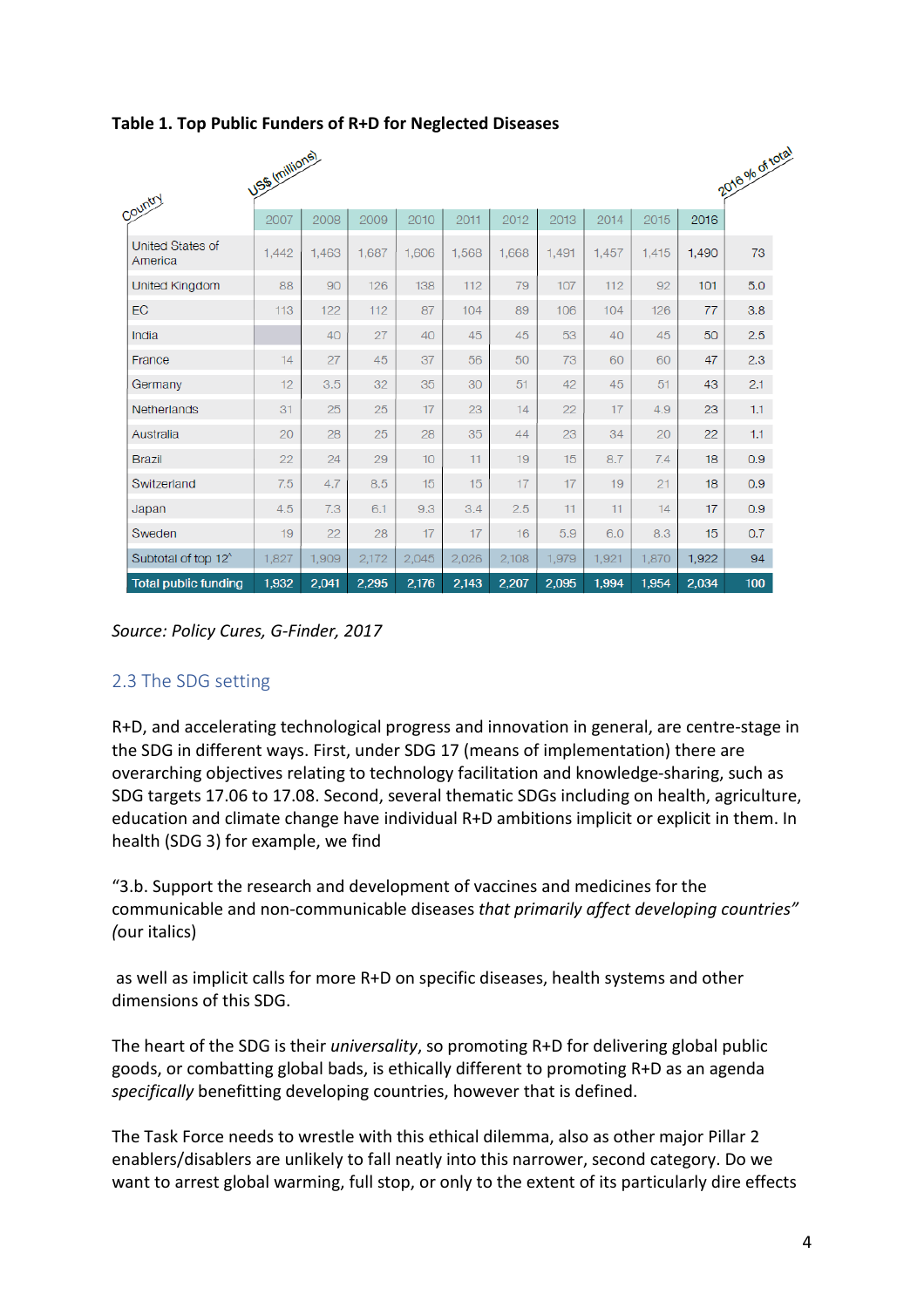on, say, small island, coastal and semiarid developing states? What might the latter approach look like in practice, and would/could we deploy official support to mitigate carbon emissions differently either way? (adaptation is a different issue, NB, as a national not global public good).

In health, there are few major health burdens that are not already common-obviously not, so far, at equal incidence levels- to both advanced and developing countries. Indeed, the burden of what were once thought to be rich-country (mostly lifestyle-related) health challenges has also become dominant, or will soon do so, in all developing regions. At the same time, TOSSD needs to have some reasonable filtering rules to restrain the political temptation to record as support for sustainable development large public investments which overwhelmingly benefit provider governments' own domestic populations.

#### <span id="page-4-0"></span>2.4 What positive R+D behaviours should TOSSD incentivise?

While the risk of "fake news" by TOSSD providers in this area must be kept in mind, we should focus first on the desirability of positive incentives. These should particularly encourage, for example, official support for R+D on hitherto neglected topics, on those with uncertainty surrounding paybacks but potential game-changers or "disruptors", on expansion of knowledge with broad ramifications beyond a single health (in our case) challenge, and more generally the patient and sustained application of science, information and technological ingenuity toward solving large development challenges. The flipside is that as far as possible, TOSSD should not encourage mere "displacement activities", or worse, simply re-badging of unrelated government expenditures so as to claim, spuriously, they constitute significant international enablers.

The likely incentive advantages of being more permissive therefore need to be carefully weighed by the TF against the downside risks of TOSSD being gamed in this area, as in others. It may be politically and practically easier in some debateable cases, such as the inclusion or exclusion of tax-based official R+D support, to start with a more restrictive rule, but remain open to proposals for expansion if and when robust methodologies are put forward later. For other cases, like attempting to draw a line between "pure" and purposeoriented basic research as we discuss below, a more liberal interpretation from the outset may make eminent sense.

#### <span id="page-4-1"></span>2.5 Introducing some key policy choices

in logical order, these seem to us to be (1) Drawing the line between developing and advanced country (or global) impact; (2) Distinguishing between local and networked R+D spending; (3) Dealing with purpose clarity, uncertainty and lags; and (4) Choosing among official support instruments, above all whether to include both direct and tax-based support. We discuss these four in turn below.

#### <span id="page-4-2"></span>2.6 What selection criteria should we keep in mind?

The selected options should ideally: (1) positively incentivise key SDG actions, as above; (2) be technically feasible, including practicality/costs (e.g. builds on published datasets and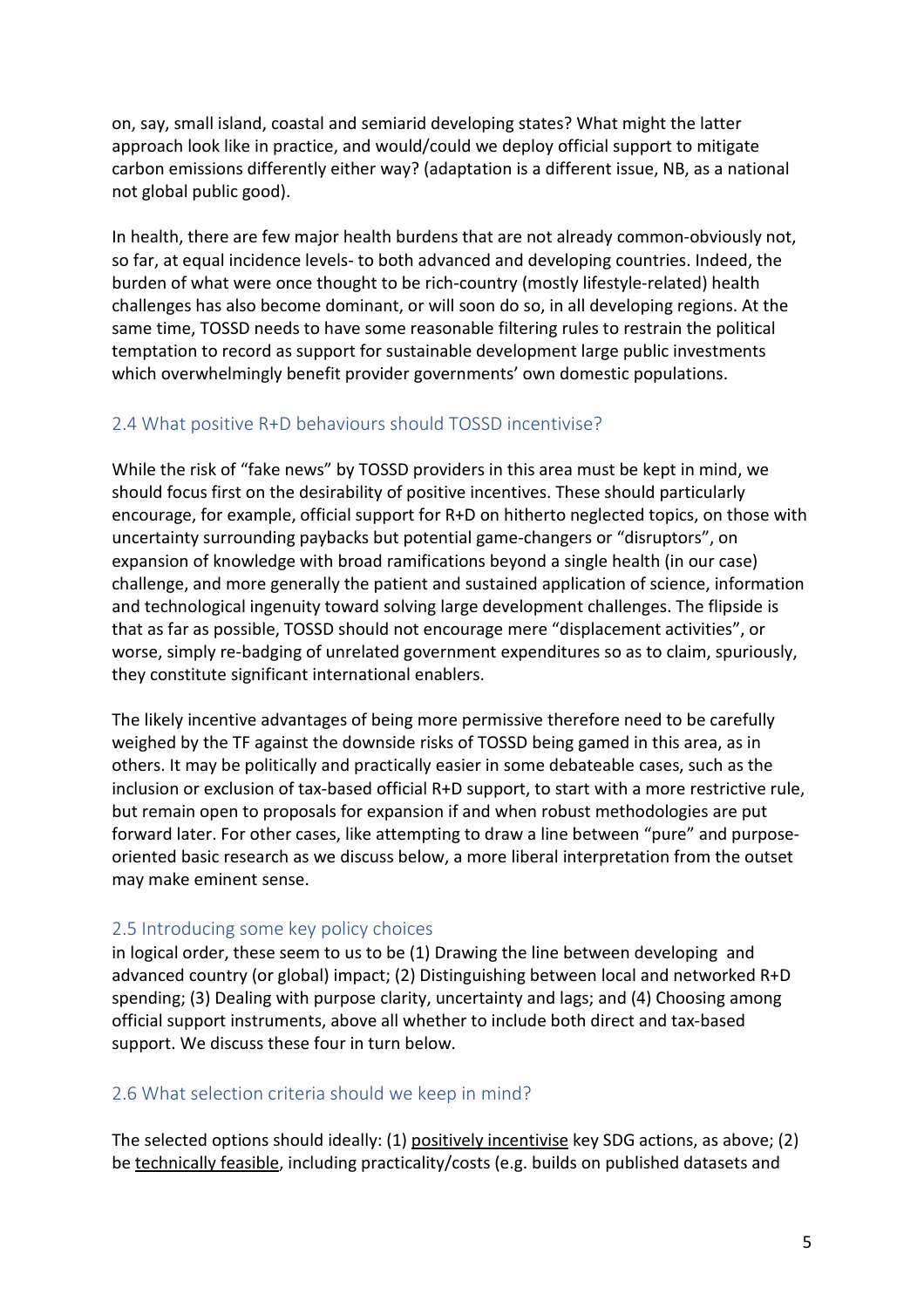methodologies), and replicability; and (3) they should also ideally be politically feasible (e.g. in terms of wider perceptions of the fairness of Pillar 2 reported amounts by major providers).

# <span id="page-5-0"></span>3. Question 1: Developing versus advanced country (or global) impact?

Problem definition: to what extent should TOSSD count health R+D spends which benefit populations of *both* developing *and* advanced countries? Should there be some threshold balance between potential impact on advanced versus developing countries that should not be exceeded?

#### Possible approaches

- a) *literal SDG*: "diseases which *primarily affect* developing countries" (SDG 3.b above), also sometimes expressed more strongly as "*disproportionately* affect". This developing country "preference" is sometimes expressed through global diseaseburden lists as excluding, e.g., so called WHO "Type 1" conditions, like many cancers, defined as "incident in both developing and developed countries, with large numbers of vulnerable populations in each". The cut-off point might be where the ratio of developing: advanced burden, standardised using DALYs (disability-adjusted life years lost) for 100,000 population is, say, below 3 (WHO, 2012). Example: G-FINDER annual neglected disease research surveys. Other, milder, thresholds, e.g. below a ratio of 1 which signifies equal incidence (per 100,000) between developed and developing countries, could be used.
- b) *mixed approaches* e.g. Grand Challenges (Canada and Gates), Brookings, DFID, (see references) which require at least *substantial* developing country impact (hence disease incidence), alongside other factors, such as differential product accessibility/affordability and private sector returns across country income categories. Suitable in particular for ranking R+D challenges and opportunities, and recognising market failure issues. No single agreed benchmark for all purposes.
- c) *minimum restriction*: exclude only R+D on conditions or products/technologies whose likely impact is overwhelmingly in advanced countries, especially the home market of the TOSSD provider (allowing if possible, for "re-purposed" or dual uses in developing country settings). The suggested twin trigger conditions for such an exclusion could be a somewhat lower DALY burden ratio (developing: developed) than parity, of say 0.5 or less, coupled with a DALY in developing countries below say 100 per 100,000. Just 9 out of the 90-odd global burdens of disease (GBoD) analysed by country income group by WHO in 2012 would have failed both these tests. These lists are obviously evolving, mostly including narrowing developing/developed gaps, so any firm cut-off points should be updated and reviewed by experts.

Recommendation: (c). Elaboration: as set out in 2.3 above, the ethos of the SDG is universalistic, and this should apply nowhere more than in promoting GPGs, like much health R+D. Disease-burden lists are a reasonable and robust consensus basis for judging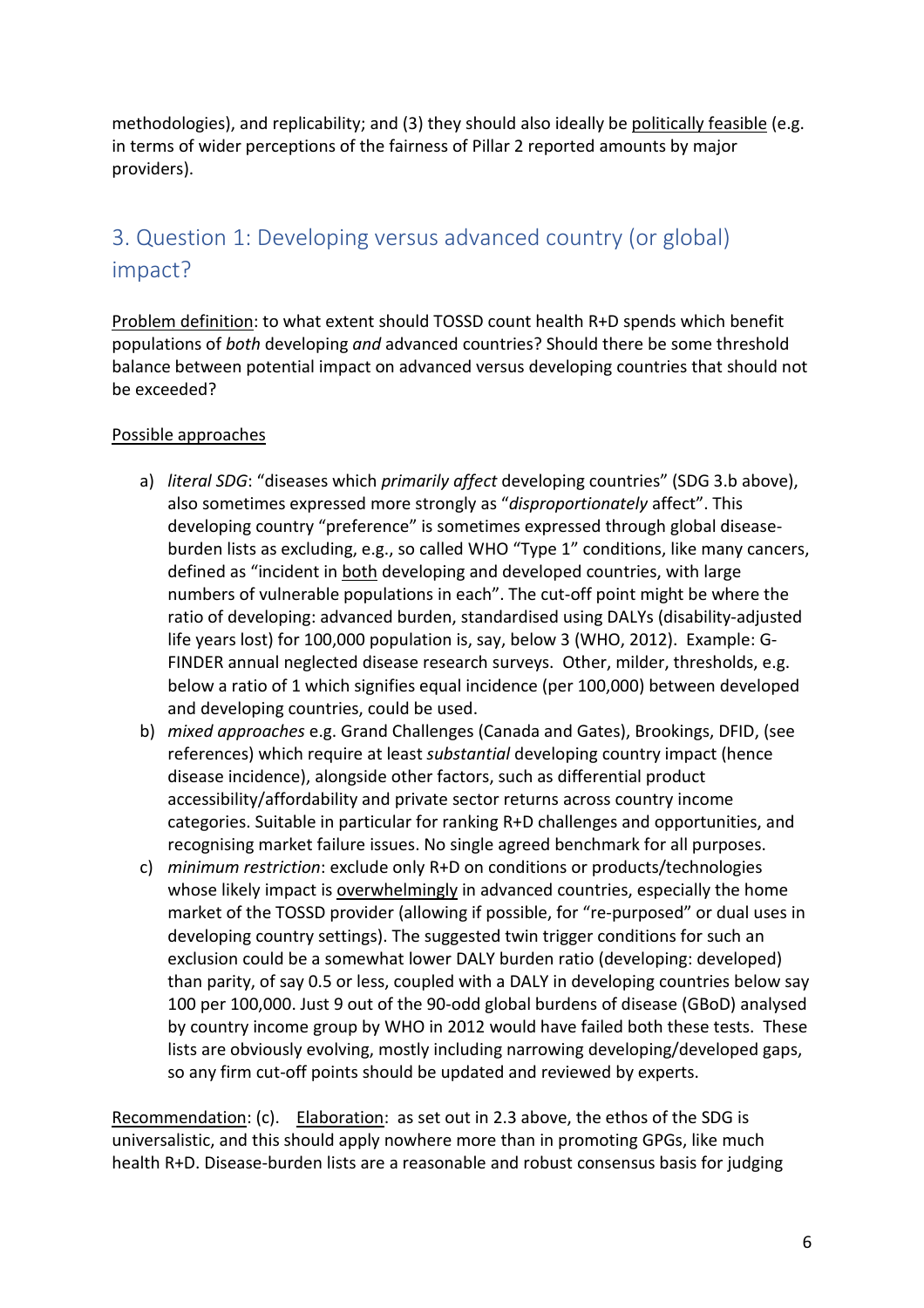relative impact, but should not be applied too strictly. Our immediate purpose is anyway not to identify the highest priorities for investment in "neglected" diseases, but to encourage all R+D likely to have a substantial impact on developing countries. Incidence in developing countries as a group will still be in the vast majority of cases larger than in developed ones, and in rarer cases (about 12/90 based on 2012 analysis) only slightly smaller, after applying the cut-off ratio at 1:2 as against 1:1, and only 4 of those also fail the 100/100,000 developing country incidence test. There will anyway remain significant developing country health challenges on both sides of this lower threshold. Some "double lock" rule of this type therefore seems sensible as a first approximation.

# <span id="page-6-0"></span>4. Question 2: Location of spending on R+D

Problem definition: should one count in Pillar II support for health R+D spending physically located *only* within TOSSD provider countries, or also within developing countries? Should cross-border R+D spending in the latter be counted under Pillar 1?

#### Possible approaches:

- a) *Try to distinguish between global and local R+D functions.* Some analysts (e.g. Schaeferhoff et al, 2015, Figure 1 below) have attempted to deconstruct health ODA (and so-called ODA-Plus, now effectively TOSSD) functions as Global/Local, regardless of physical location, from which one can see that all R+D is tentatively classified as Global. Some applied research spends (on e.g. adapting national health systems) might yet fall under local, but global product/intervention R+D is far larger by volume. There are also potentially distinct methodologies and datasets for reporting 'Gross Expenditures on R+D" versus "Gross National Expenditures on R+D" (GERD vs. GNERD, OECD Frascati Manual 2015), although we understand that GERD is by far the most used in practice.
- b) (*Simply count main provider-reported (global) spend,* recognising the very large extent of cross-border R+D networking usually embedded in it. Allow for some crossborder assistance for local functions benefiting individual developing countries, as now, under Pillar 1, providing the country of location (not a group of similarly affected countries) is the principal beneficiary. Where, conversely, R+D activities conducted in one developing country have large spill-over effects in several others, this is by definition Pillar 2.
- c) Try to *minimise risks of double-counting* as between multiple, mostly advanced country locations, reporting separately, but belonging to the same corporate/university entities or networks. GNERD in principle allows for that, but databases may be too weak to disaggregate in practice.

Recommendation: (b), with (c) attempted where possible. Elaboration: It is probably not feasible to disaggregate the typical R+D expenditure chain down to all country locations which are relatively small by volume within the overall value chain. More important, in most cases, that localised R+D function is anyway closely linked to a GPG, benefitting multiple countries, developing and developed, so would count as Pillar 2 by definition, as above.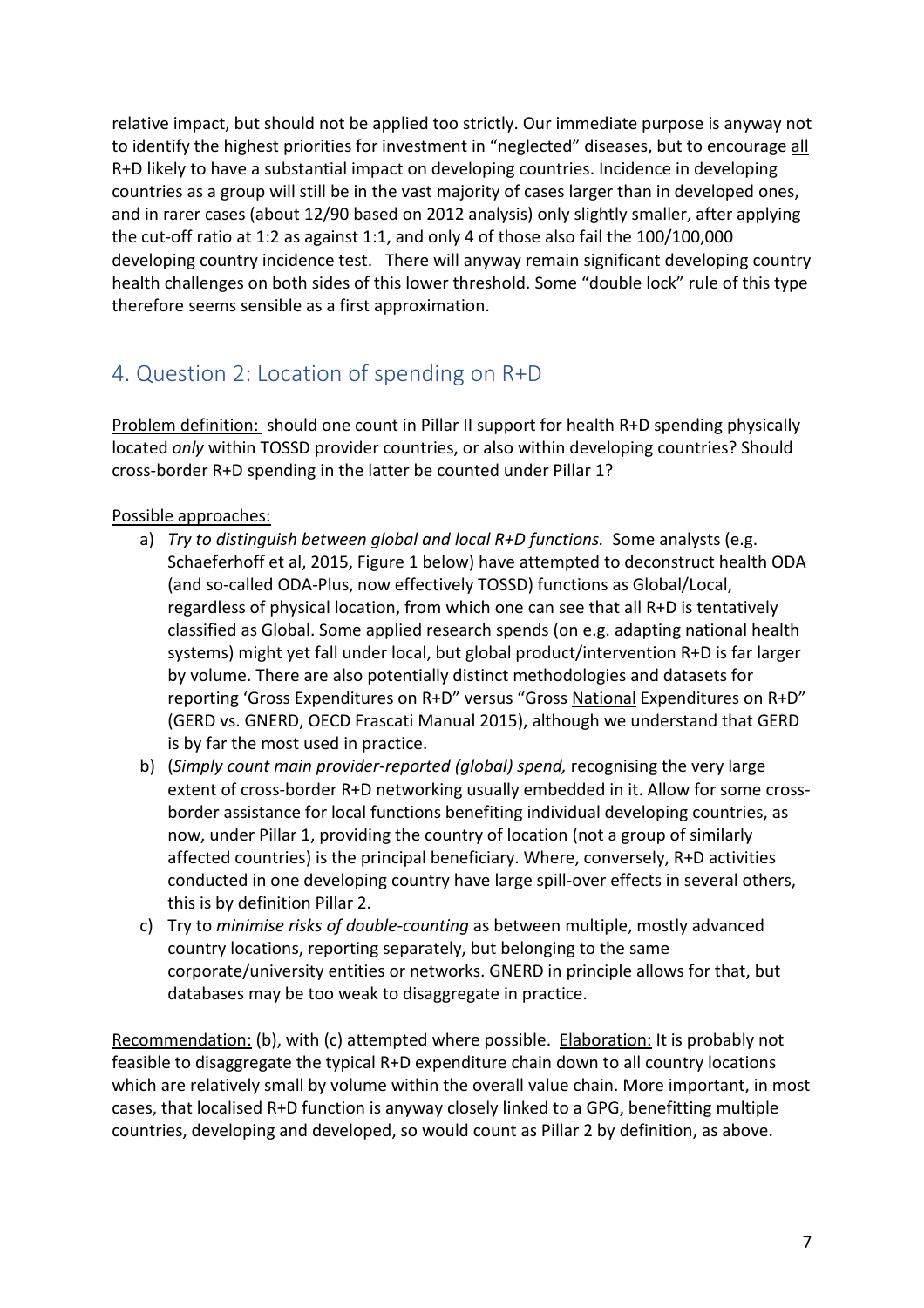Corollary. It would be beneficial for the TOSSD project, technically and politically (particularly in the case of the large emerging R+D spenders such as Brazil, China and India) to recognise some developing country locations as being themselves major Pillar 2 R+D providers. This would be a further incentive for such countries to opt-in, for both pillars, as a provider under TOSSD rules.

**Figure 1**<br>Panel: Classification of donor aid for health global and country-specific functions and subfunctions

#### Global

Supplying global public goods

- Research and development for health tools
- Development and harmonisation of international health regulations
- Knowledge generation and sharing
- Intellectual property sharing
- Market-shaping activities

Management of cross-border externalities

- Outbreak preparedness and response
- Responses to antimicrobial resistance
- Responses to marketing of unhealthful products
- Control of cross-border disease movement

#### Exercising leadership and stewardship

- Health advocacy and priority setting (convening of policy makers for negotiation and consensus building for strategy and policy)
- Promotion of aid effectiveness and accountability

#### Country-specific

Providing support to low-income, lower-middle-income, and upper-middle-income countries for country-specific purposes

- Achieving convergence-ie, for control of infectious diseases and to provide reproductive, maternal, newborn, and child health interventions and services
- Controlling non-communicable diseases and injuries
- Health-systems strengthening

<span id="page-7-0"></span>Source : Schaeferhoff, M. et al 2015

# 5. Question 3. Purpose clarity, uncertainty and lags

Problem definition: R+D (in health and in general) is a continuum, from the acquisition of basic knowledge which is clearly not application-specific, through much more applied and purpose-oriented activities (like clinical trials), right down to specific and continuous product and technology adaptation and improvement<sup>[2](#page-7-1)</sup>. Outcomes are inherently uncertain

<span id="page-7-1"></span><sup>&</sup>lt;sup>2</sup> "R&D involves uncertainty, which has multiple dimensions. At the outset of an R&D project, the kind of outcome and the cost (including time allocation) cannot be precisely determined relative to the goals. In the case of basic research, which is aimed at extending the boundaries of formal knowledge, there is a broad recognition of the possibility of not achieving the intended results. For example, a research project may succeed in eliminating a number of competing hypotheses, but not all of them. For R&D in general,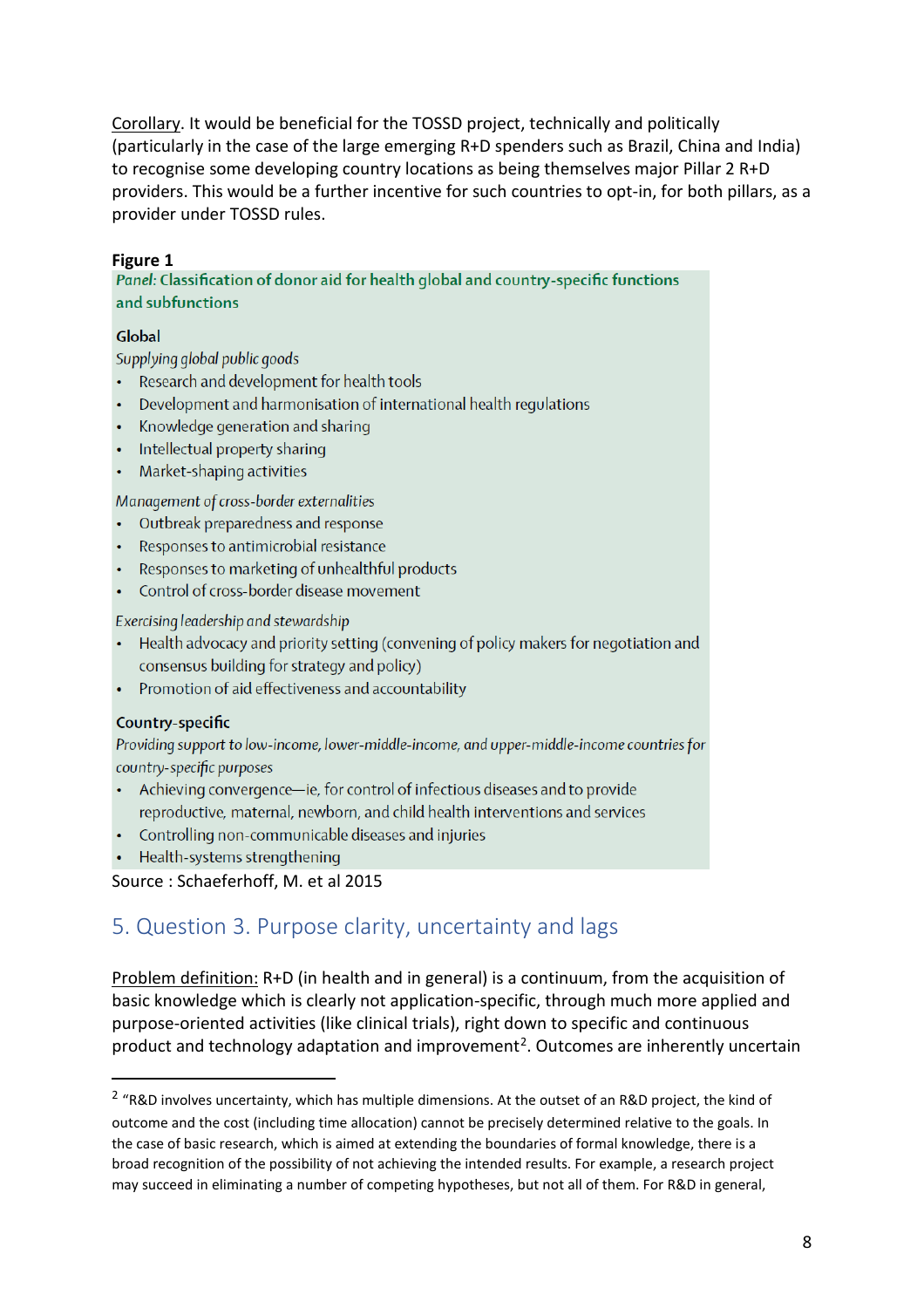and often distant, and causal attributions can be difficult. *Should TOSSD scoring be limited to the application-specific end of the spectrum, and if so, how*?

Possible solutions

- a) *Exclude only "pure" basic research.* Recognised research classifications (Frascati Manual, Stokes Quadrants, see Figure 2 below) separate "basic" research that is *useinspired* (a.k.a. Pasteur's quadrant), or *oriented* toward solutions to known problems, from the rest (Bohr quadrant), which is not. The latter, allowing oriented basic research, is also the G-FINDER approach for neglected diseases.
- b) *exclude all basic research* (bearing in mind that the oriented part makes up an estimated 60% of all neglected disease R+D spend), therefore allowing only applied research.
- c) *no exclusions*, bearing also in mind that, for example, government R+D spend statistics (GBARD) do not currently distinguish between any such types/levels of research. However, attribution of some basic (Bohr Quadrant, Fig 2) prospective research results to any health challenges, let alone those substantially incident in developing countries, may be impossible

Considerations about the use?

#### **Figure 2: the Stokes Diagram and the Pasteur Quadrant**



Research inspired by:

 $\overline{a}$ 

Source: De Souza et al (2009) after Stokes (1997)

Recommendation: (a), if practically feasible, else (c), which is effectively self-limiting.

there is uncertainty about the costs, or time, needed to achieve the expected results, as well as about whether its objectives can be achieved to any degree at all. For example, uncertainty is a key criterion when making a distinction between R&D prototyping (models used to test technical concepts and technologies with a high risk of failure, in terms of applicability) and non-R&D prototyping (preproduction units used to obtain technical or legal certifications)." (OECD Frascati Manual, 2015 edition).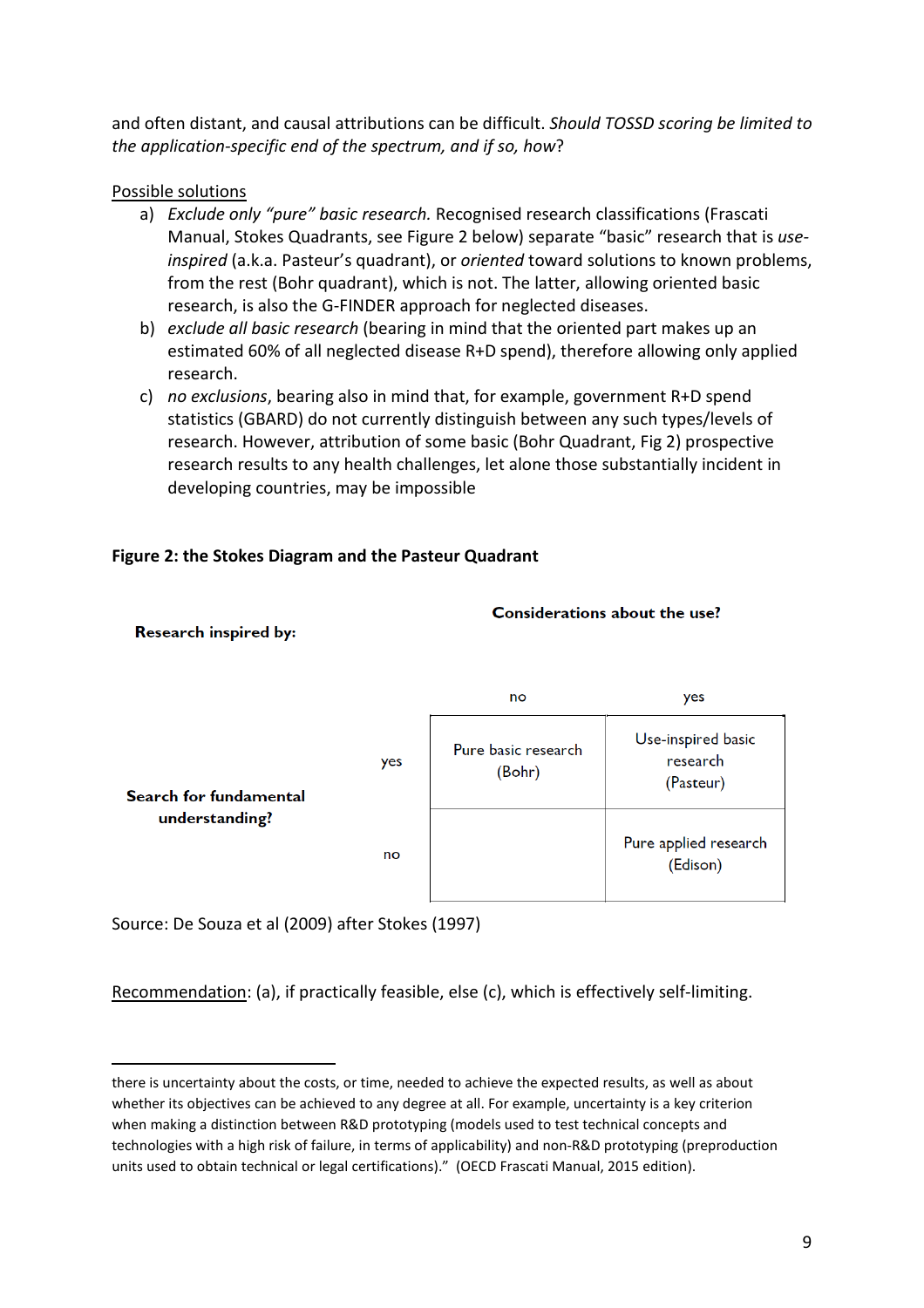Elaboration. Basic research is the fountainhead of many invaluable scientific and technological breakthroughs benefiting us all- even if, sometimes, via unexpected chains of consequences. So, to exclude it entirely would be to discourage investment in one of the great underlying motors of global development. It is not by accident that this is also the area where most officially funded, and in many cases officially provided, R+D occurs, as the long and uncertain attribution chains, and large potential spill-overs beyond the individual investor, weaken private market incentives to invest and justify public intervention in some form. However, the practicalities of disaggregating the Pasteur quadrant from within all basic research spending may prove daunting, and conversely, simply including all basic research (with potentially multiple applications across SDG themes) could both involve considerable double counting and expose TOSSD to debates on, e.g. ineligible defencerelated R+D connections<sup>3</sup>. TOSSD may therefore have to default to e.g. a system of project word searches for lists of eligible health-inspired uses.

Corollary. TOSSD is a system of measurement of development-related inputs, not of outputs or outcomes. Therefore, while the lags and uncertainties of health R+D outcomes are obviously factored in in various ways by decision-makers, in terms of input scoring they are no more relevant than in the case of ODA or for that matter TOSSD Pillar 1 (cross-border development finance) reporting. The DAC does not discount ODA for longer-gestation development activities (like planting forests, or early childhood education) though time preference questions may enter into providers' assessments of the merits of alternative ODA-supported or TOSSD Pillar 1 investments. Similarly, TOSSD Pillar 2 should be entirely agnostic between R+D profiles with improbable, even remote, but potentially huge pay-offs (moon-shots, discussed earlier), compared to smaller, incremental spending, with a higher likelihood of success, but delivering outcomes on a more modest scale. So, we recommend that *no* explicit calculus of expected returns, nor of discounting for time preference, be used within this element of Pillar 2.

# <span id="page-9-0"></span>6. Question 4. Direct versus tax-linked official support

Problem definition: Advanced country (and increasingly emerging country) government support for R+D comes in multiple forms, including direct provision through state entities, as well as subsidies, guarantees, equity and quasi-equity stakes in and at least partly concessional loans to private entities (Figure 3). Counting of these is generally assumed to follow the rules the Task Force has already agreed for private-sector support under Pillar 1. However, R+D support within industrialised countries also includes a remarkably high and rising share of targeted tax deductions and credits-which now make up nearly half of all official support, much more in some countries. (Chart 2). *Should TOSSD Pillar 2 also count tax-based support for otherwise eligible purposes*?

<span id="page-9-1"></span><sup>&</sup>lt;sup>3</sup> Consider also that substantial applied medical research, for example into protection of soldiers from debilitating tropical diseases, is already funded under military contracts in advanced countries, and yet can also benefit much wider populations.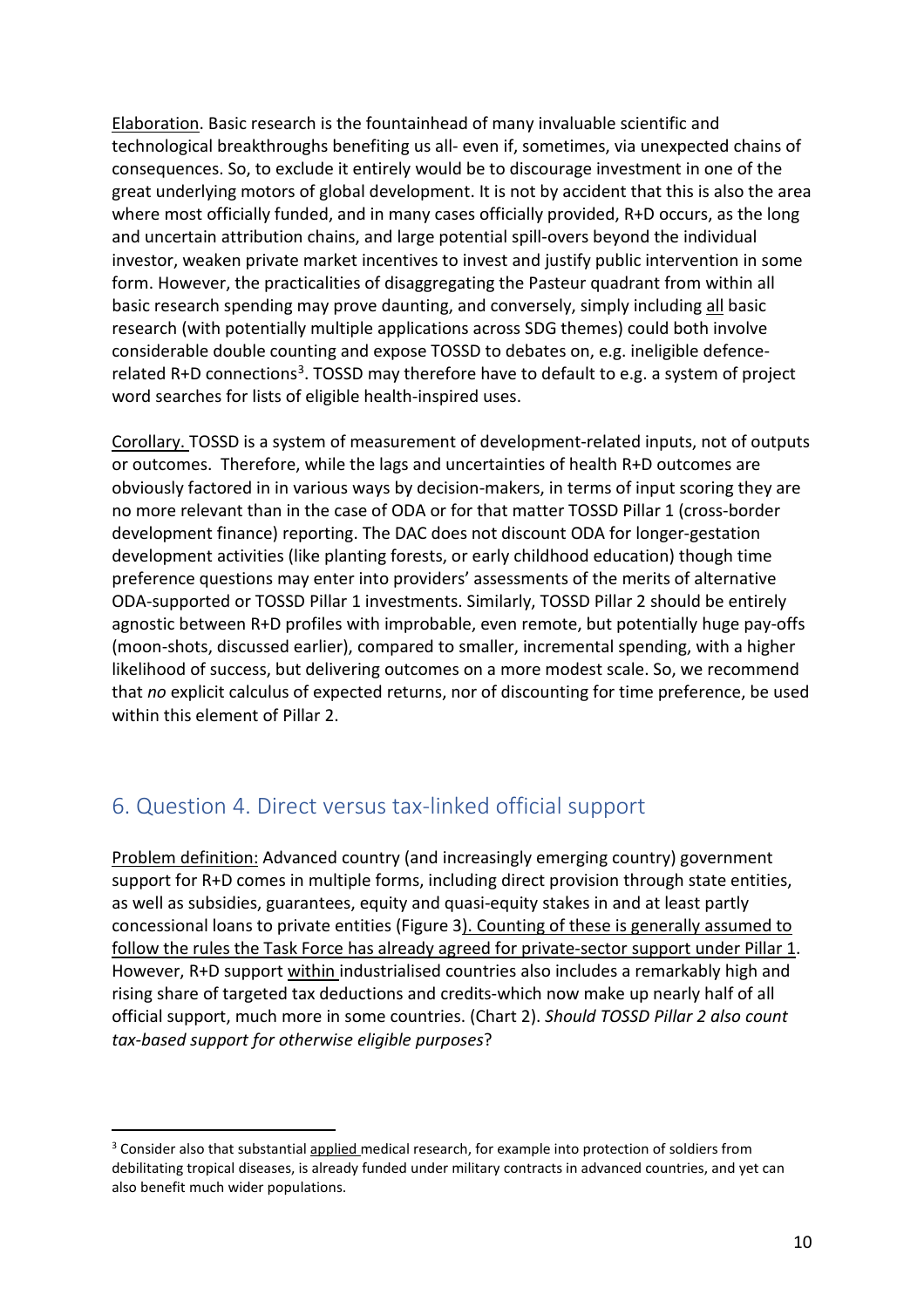#### Possible solutions

a) *Yes*, if feasible in terms of comparable data availability, as this can be a low-cost way to target official R+D support (depending also on whether the tax relief on offer is profit-contingent or not). The Frascati Manual does not include such items in GBARD but recommends collection of complementary tax relief data (GTARD), which does not yet appear to be systematic. Some tax vehicles are also profit- contingent and sometimes retrospective. Tax relief data on R+D should also be collected routinely for antitrust and other collective action purposes (such as EU state aid provisions). *No,* given data gaps and additionality concerns (below). There may also be risks of unintentionally promoting distortionary, anti-competitive and sometimes unsustainable, tax interventions. For example, some countries' deduction rates have fluctuated year-on-year from relatively low levels to over 100% of corporate R+D spend and back again. An expert analysis of the merits of different tax instruments for R+D needs to be undertaken for TOSSD at a later date.

| <b>Financing instruments</b>         |                                                                                |                                                             | <b>Key features</b>                                                                                                                                                                                                                                                                                                       | Some country examples                                                                                                                                                                                                      |  |  |
|--------------------------------------|--------------------------------------------------------------------------------|-------------------------------------------------------------|---------------------------------------------------------------------------------------------------------------------------------------------------------------------------------------------------------------------------------------------------------------------------------------------------------------------------|----------------------------------------------------------------------------------------------------------------------------------------------------------------------------------------------------------------------------|--|--|
| <b>Direct public</b><br>funding      | <b>Grants, subsidies</b>                                                       |                                                             | Most common funding instruments. Used as seed funding for start<br>ups and innovative SMEs. Granted on a competitive basis and in<br>some cases, on the basis of private co-funding. No repayment is<br>usually required. Supply-side, discretionary instruments.                                                         | National Competitive Grants Programme, Industry<br>Growth Centres Initiative (Austria), Feder<br>Innterconecta (Spain), Enterprise and<br>Competitiveness (Italy), High Growth Business<br>Development Programme (Estonia) |  |  |
|                                      |                                                                                | Credit Ioans                                                | Government subsidised loans. Require sorts of collateral or<br>guarantee. Obligation of repayment as debt. The investor/lender<br>does not receive an equity stake.                                                                                                                                                       | Technological Credit (Poland), Growth Credit<br>Guarantee Lines (Portugal)                                                                                                                                                 |  |  |
|                                      | <b>Debt</b><br>financing                                                       | Repayable grants/<br>advances                               | Repayment required, partial or total, sometimes in the form of<br>royalties. Could be granted on the basis of private co-funding.                                                                                                                                                                                         | Repayment Assistance Measures for Student Loans<br>Programme (Canada)                                                                                                                                                      |  |  |
|                                      |                                                                                | Loans guarantees and<br>risk-sharing<br>mechanisms          | Used widely as important tools to ease financial constraints for<br>SMEs and start-ups. In the case of individual assessment of loans.<br>can signal ex ante the creditworthiness of the firm to the bank.<br>Often combined with the provision of complementary services (e.g.<br>information, assistance, training).    | SME Loans Guarantees (Austria), Zakura (Czech<br>Rep.), Investment Compact (Italy), Micro Loan<br>Support Programme (Latvia)                                                                                               |  |  |
|                                      | Debt/Equity                                                                    | Non-bank debt/equity<br>funding                             | New funding channels. Innovative lending platforms and non-bank<br>debt or equity funds.                                                                                                                                                                                                                                  | National Innovation and Science Agenda - crowd-<br>sourced equity funding (Australia), Law on alternative<br>financing and crowdinvesting<br>"Alternativfinanzierungsgesetz" (Austria), Institution<br>for Growth (Greece) |  |  |
|                                      | financing                                                                      | Mezzanine funding                                           | Combination of several financing instruments of varying degrees of<br>risk and return that incorporate elements of debt and equity in a<br>single investment vehicle. Used at later stage of firms'<br>development. More suitable for SMEs with a strong cash position<br>and a moderate growth profile.                  | Credit Line Mezzanine Financing (Portugal)                                                                                                                                                                                 |  |  |
|                                      | Equity<br>financing (*)                                                        | Venture capital funds<br>and funds of funds                 | Funds provided by institutional investors (banks, pensions funds<br>etc.) to be invested in firms at early to expansion stages. Tends to<br>increasingly invest at later -less risky- stage. Referred as patient<br>capital, due to lengthy time span for exiting (10-12 years). The<br>nvestor receives an equity stake. | National Innovation Fund - Venture Capital Fund<br>(Czech Rep.), COSME - Equity Facility for Growth<br>(EU), Corporate Venture Programme (France),<br>Venture Capital Support Programme (Turkey)                           |  |  |
|                                      |                                                                                | <b>Business angels</b>                                      | Provide financing, expertise, mentoring and network facilities.<br>Tends to invest in the form of groups and networks. Financing at<br>start-up and early stage.                                                                                                                                                          | Global Incubator Network (Austria), Business Angels<br>Programme (Spain), European Network of Summer<br>Academies (EU), Business Angels Co-investment<br><b>Faility (Netherlands)</b>                                      |  |  |
| innovation (*)                       |                                                                                | Public procurement for R&D and                              | Create a demand for technologies or services that do not exist, or,<br>larget the purchase of R&D services (pre-commercial procurement<br>of R&D). Provide early-stage financial support to high-risk<br>innovative technology-based small firms with commercial promise.                                                 | Entrepreneur Growth Strategy (Estonia), Strategy for<br>Public Procurement (Sweden), Small Business<br>Innovation Research (SBIR) Program (US)                                                                             |  |  |
|                                      | Technology consulting services,<br>extension programmes<br>Innovation vouchers |                                                             | Expand the diffusion and adoption of already existing technology,<br>and contribute to increase the absorptive capacity of targeted firms<br>(especially SMEs). Provide information, technical assistance,<br>consulting and training etc. Of particular importance in low income<br>countries.                           | National Research Agenda (Indonesia), new funding<br>schemes to finance technological extension (Peru)                                                                                                                     |  |  |
|                                      |                                                                                |                                                             | Small lines of credit provided to SMEs to purchase services from<br>public knowledge providers with a view to introducing innovations in<br>their business operations.                                                                                                                                                    | nnovation Voucher (Austria, Chile, Estonia, France,<br>Hungary, Portugal, etc.)                                                                                                                                            |  |  |
| <b>Indirect</b><br>public<br>funding | Tax                                                                            | Tax incentives on<br>corporate income tax                   | Used in most countries. Broad range of tax arrangements on<br>corporate income tax, including tax incentives on R&D expenditure<br>and, less frequently, tax incentives on IP-related gains. Indirect,<br>non-discriminatory                                                                                              | Knowledge Development Box (Ireland), Stability Law<br>2015 - tax incentives for enterprises investing in R&D<br>(Italy), Corporate Income Tax Incentive for R&D<br><b>Investments (Latvia)</b>                             |  |  |
|                                      | incentives (*                                                                  | Tax incentives on<br>personal income tax<br>and other taxes | Available in many countries. Broad range of tax incentives on R&D<br>and entrepreneurial investments and revenues that apply to<br>personal income tax, value added tax or other taxes (consumption,<br>and, property eq.), indirect, non-discriminatory.                                                                 | National Innovation and Science Agenda (Austria),<br>tax incentives for researchers (Indonesia), tax<br>incentive for individuals for investment in SMEs<br>(lceland)                                                      |  |  |

#### **Figure 3: typology of instruments to finance R+D with country examples**

Source: The Innovation Policy Platform, Government financing of business R&D and innovation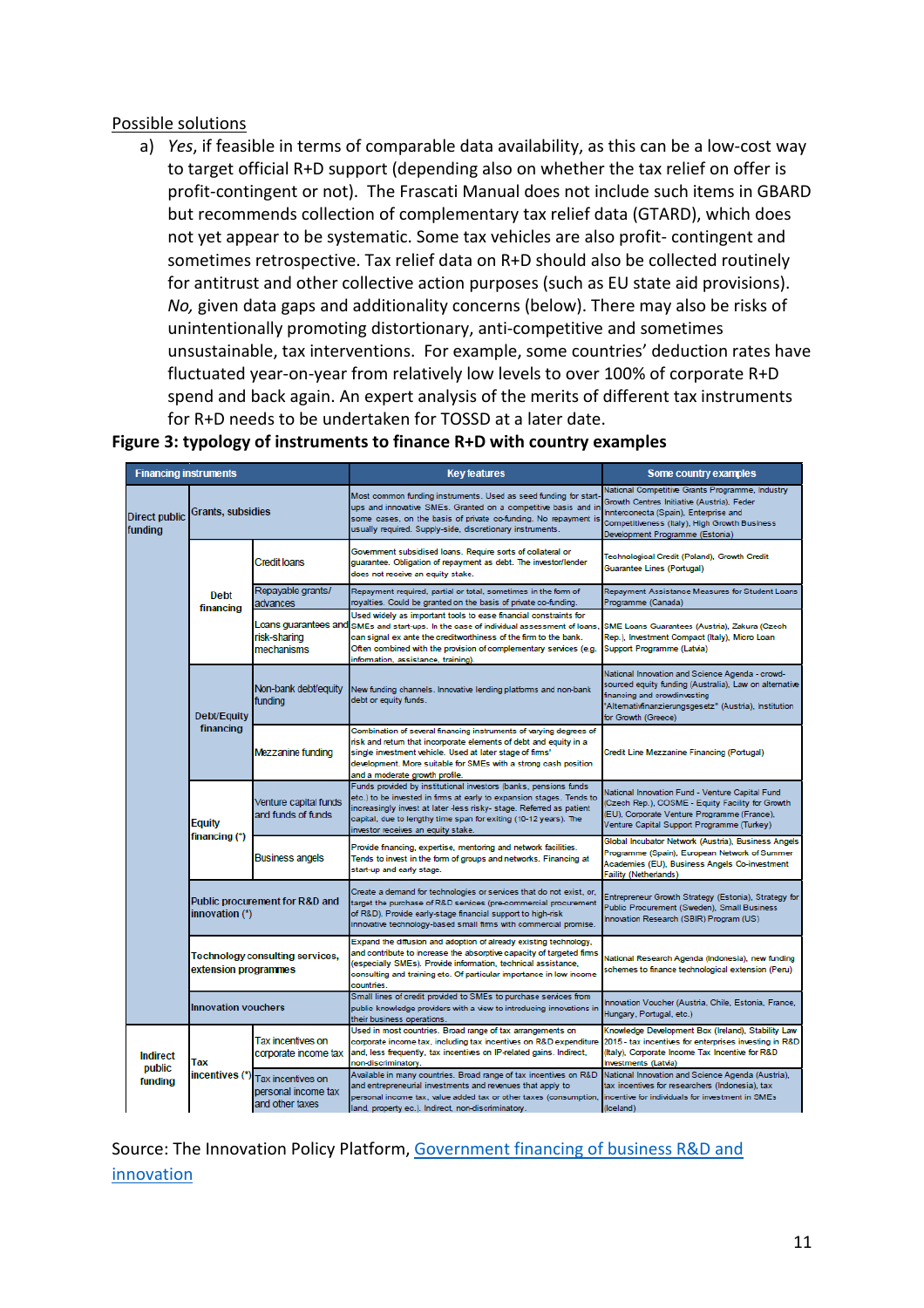Recommendation: begin with (b) but move toward (a) as and when reporting on GTARD or similar basis has progressed sufficiently, subject to a further expert discussion of the pros and cons of different tax instrument eligibility under TOSSD.

Corollary. *Private sector mobilisation-again*. The large engagement of the private sector in health R+D, alongside governments and foundations, is obviously worth incentivising further and steering toward particular SDG priorities. However, the classic concern with "additionality", familiar under the private sector investment mobilisation rubric of Pillar 1, is pertinent here also. All government support for privately provided R+D is vulnerable to the charge of weak or absent additionality (or high substitution), that is, when government funding merely substitutes for funding the private sector would have otherwise committed anyway. The design of much tax relief for R+D may be particularly inadequate in incentivising additional private R+D. (see Brookings, 2017, and Appelt, 2016).



#### **Figure 4: Tax incentive share of Government Funds for R+D**

Source: OECD, R&D Tax Incentive Indicators, http://oe.cd/rdtax, July 2017. Data & notes: http://dx.doi.org/10.1787/888933619429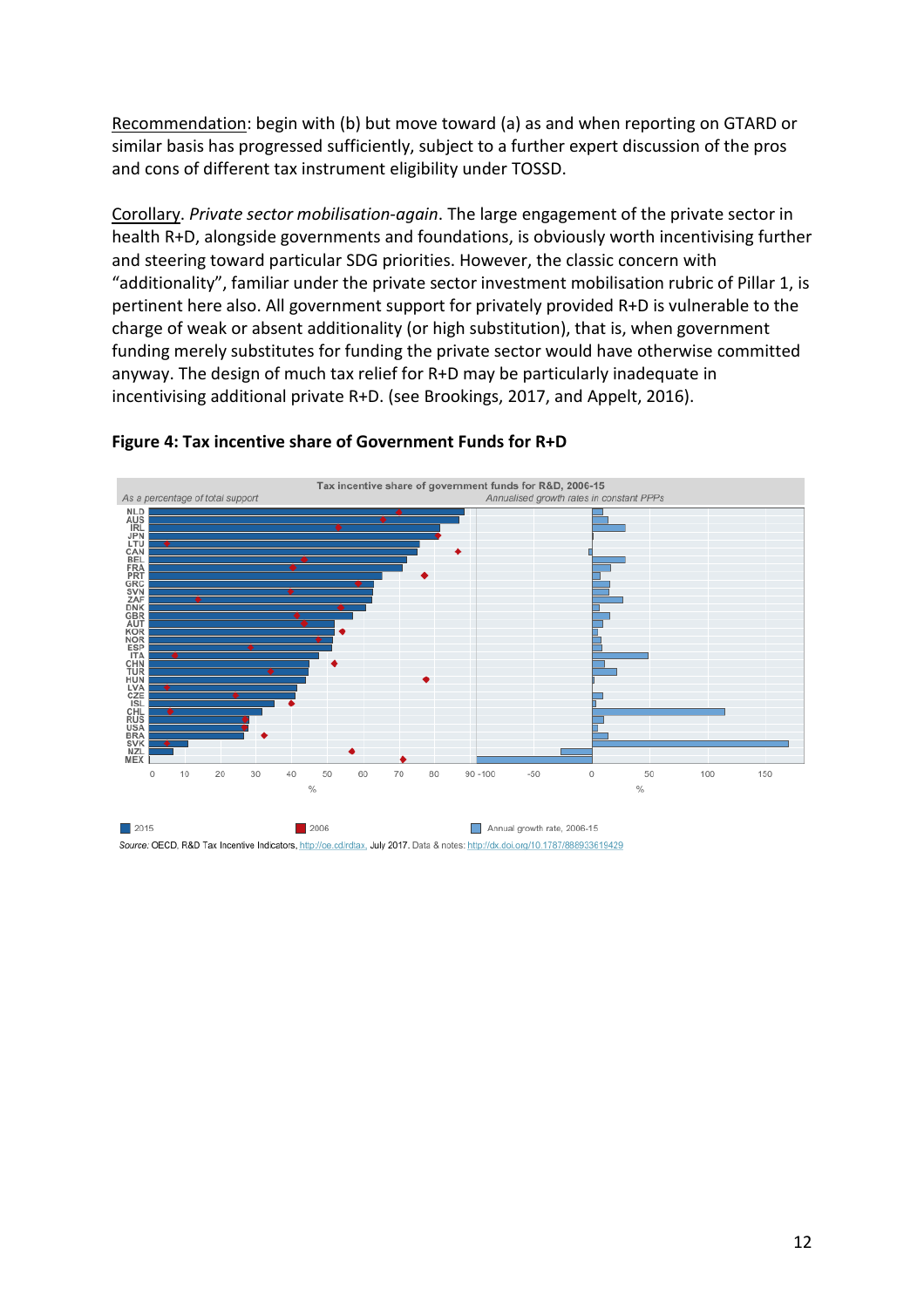### <span id="page-12-0"></span>References

- Appelt, S. Bajgar, M., Criscuolo, C., Galindo-Rueda, F. (2016) 'R&D tax incentives: evidence on design, incidence and impacts'. OECD Science, Technology and Industry Policy Papers, No. 32 [\[link\]](https://read.oecd-ilibrary.org/science-and-technology/r-d-tax-incentives-evidence-on-design-incidence-and-impacts_5jlr8fldqk7j-en#page1)
- Bank, D. (2016) 'Guaranteed impact'. *Stanford Social Innovation Review* [\[link\]](https://ssir.org/articles/entry/guaranteed_impact)
- Bernanke, B. (2011) 'Promoting Research and Development The Government's Role'. *Issues in Science and Technology*. Vol. 27, No. 4 [\[link\]](http://issues.org/27-4/bernanke/)
- Boston Consulting Group (2015) *The Advance Market Commitment Pilot for Pneumococcal Vaccines: Outcomes and Impact Evaluation* [\[link\]](https://www.gavi.org/results/evaluations/pneumococcal-amc-outcomes-and-impact-evaluation/)
- Brookings (2017) *Private Sector Investment in Global Health R&D: Spending Levels, Barriers and Opportunities* [\[link\]](https://www.brookings.edu/wp-content/uploads/2017/09/private-sector-investment-in-global-health-rd_final.pdf)
- Brown, R. and Lee, N. (2017) 'The theory and practice of financial instruments for small and medium-sized enterprises'. EC-OECD Seminar Series [\[link\]](https://www.oecd.org/cfe/regional-policy/Brown_When-to-use-financial-instruments.pdf)
- Dalberg (2012) *The Advance Market Commitment Pilot for Pneumococcal Vaccines: Process and Design Evaluation* [\[link\]](https://www.gavi.org/results/evaluations/pneumococcal-amc-process---design-evaluation/)

Department for International Development (DFID) (2016) *DFID Research Review* [\[link\]](https://assets.publishing.service.gov.uk/government/uploads/system/uploads/attachment_data/file/564075/Research-review4.pdf)

- Davis, S. (2017) 'China's Emerging Role in Social Innovation for Global Good'. *Stanford Social Innovation Review [\[link\]](https://ssir.org/articles/entry/chinas_emerging_role_in_social_innovation_for_global_good)*
- de Sousa, W. H., Igami, M. P. and de Souza Bido, D. (2009) 'R&D Management and the Stokes Diagram: An Exploratory Study'. *Journal of Technology, Management and Innovation.* Vol. 4, No. 4 [\[link\]](https://scielo.conicyt.cl/pdf/jotmi/v4n4/art08.pdf)
- Dupont, J. (2017) *Global Britain, Global Challenges: How to make aid more effective*. Policy Exchange [\[link\]](https://policyexchange.org.uk/wp-content/uploads/2017/07/Global-Britain-Global-Challenges-5th-July.pdf)
- Dupont, J., Lomborg, B., Grenier, P. and Wong, B. (2017) *Global Britain, Global Solutions: How British R&D can transform international development*. Policy Exchange [\[link\]](https://policyexchange.org.uk/wp-content/uploads/2017/11/Global-Britain.pdf)
- Grand Challenges Canada (2018) 'Stars in Sexual and Reproductive Health and Rights Request For Proposals: Frequently Asked Questions' [\[link\]](http://www.grandchallenges.ca/wp-content/uploads/2018/07/20180731-StarsR10-FAQ-EN.pdf)
- Grand Challenges Canada (2011) *The Grand Challenges Approach* [\[link\]](http://www.grandchallenges.ca/wp-content/uploads/2017/11/thegrandchallengesapproach.pdf)
- Guo, Y. (2017) 'Development of global health research in China'. *Journal of Global Health*. Vol. 7, No. 2 [\[link\]](https://www.ncbi.nlm.nih.gov/pmc/articles/PMC5735772/)
- Huang, Y. (2015) 'Chinese Pharma: A Global Health Game Changer?' Council on Foreign Relations [\[link\]](https://www.cfr.org/expert-brief/chinese-pharma-global-health-game-changer)
- Hughes, A. and Martin, B. (2012) *Enhancing Impact: The Value of Public Sector R&D* [\[link\]](https://www.cbr.cam.ac.uk/fileadmin/user_upload/centre-for-business-research/downloads/special-reports/specialreport-enhancingimpact.pdf)
- Husain, L. (2017) 'China's increasing global health engagement'. ITAD [\[link\]](http://itad.com/wp-content/uploads/2017/07/China%E2%80%99s-increasing-global-health-engagement-FINAL.pdf)
- Husain, L. and Bloom, G. (2017) 'How will China's Belt and Road shape global health cooperation?' Institute for Development Studies blog, 15/09/2017 [\[link\]](https://www.ids.ac.uk/opinion/how-will-china-s-belt-and-road-shape-global-health-cooperation)
- Lach, S., Neeman, Z. and Schankerman, M. (2017) 'Government financing of R&D: A mechanism design approach'. VoxEU CEPR Policy Portal [\[link\]](https://voxeu.org/article/government-financing-rd)
- Ni, J., Zhao, J., Lam Ung, C., Hu, Y., Hu, H. and Wang, Y. (2017) 'Obstacles and opportunities in Chinese pharmaceutical innovation'. *Globalization and Health*. Vol. 13, No. 21 [\[link\]](https://globalizationandhealth.biomedcentral.com/articles/10.1186/s12992-017-0244-6)